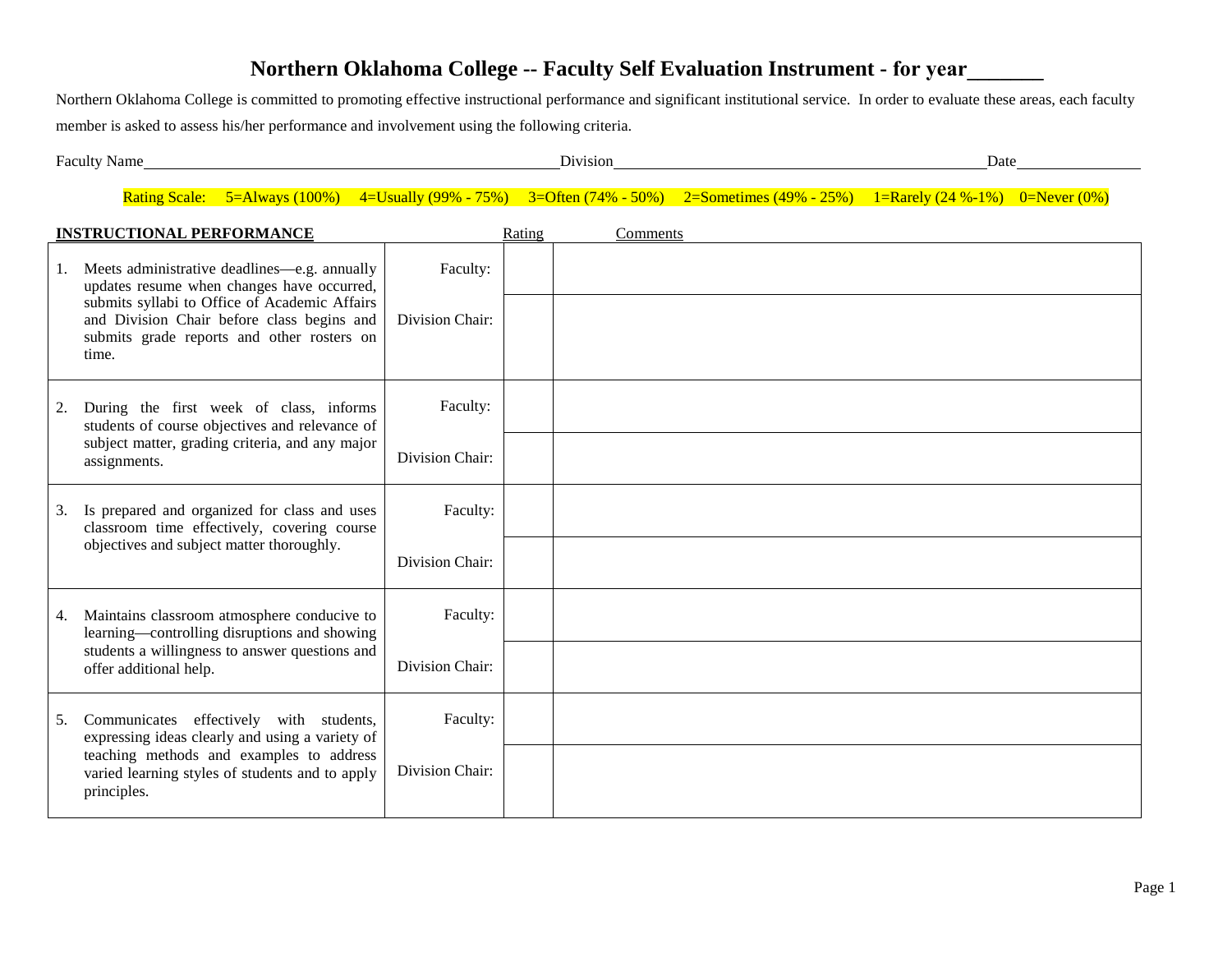# **Northern Oklahoma College -- Faculty Self Evaluation Instrument – 2016-2017**

| Faculty Name_                                                                                                                      |                 | Division                                                    | Date                                                                                                          |
|------------------------------------------------------------------------------------------------------------------------------------|-----------------|-------------------------------------------------------------|---------------------------------------------------------------------------------------------------------------|
| <b>INSTRUCTIONAL PERFORMANCE</b>                                                                                                   |                 | Rating<br>Comments                                          |                                                                                                               |
| Measures student progress<br>effectively,<br>6.<br>realistically, and fairly at a minimum of every                                 | Faculty:        |                                                             |                                                                                                               |
| two weeks per student per class, offering study<br>techniques as needed.                                                           | Division Chair: |                                                             |                                                                                                               |
| Is reliable and punctual when performing<br>7.<br>instructional duties (i.e., on time to class,                                    | Faculty:        |                                                             |                                                                                                               |
| maintains grade book, returns exams and<br>papers, etc.).                                                                          | Division Chair: |                                                             |                                                                                                               |
| Posts office hours and keeps them and is<br>8.<br>available at other times to schedule out-of-                                     | Faculty:        | Number of office hours per week (actually spent in office): | Hours per week conducting special help group sessions or other special assignments (please list assignments): |
| class student conferences.                                                                                                         | Division Chair: |                                                             |                                                                                                               |
| Uses students' evaluation of the course and<br>9.<br>other institutional and program assessment                                    | Faculty:        |                                                             |                                                                                                               |
| measures for instructional improvement and<br>curriculum decisions.                                                                | Division Chair: |                                                             |                                                                                                               |
| 10. Enhances course content and instruction by<br>consulting sources outside of the textbook                                       | Faculty:        |                                                             |                                                                                                               |
| (i.e., other instructors' and Division Chair's<br>suggestions, journal readings) and<br>incorporating critical thinking exercises. | Division Chair: |                                                             |                                                                                                               |
| 11. Effectively uses technology as a resource, for<br>instruction, maintaining accurate records, and                               | Faculty:        |                                                             |                                                                                                               |
| communicating<br>with<br>students<br>(e.g.<br>Blackboard).                                                                         | Division Chair: |                                                             |                                                                                                               |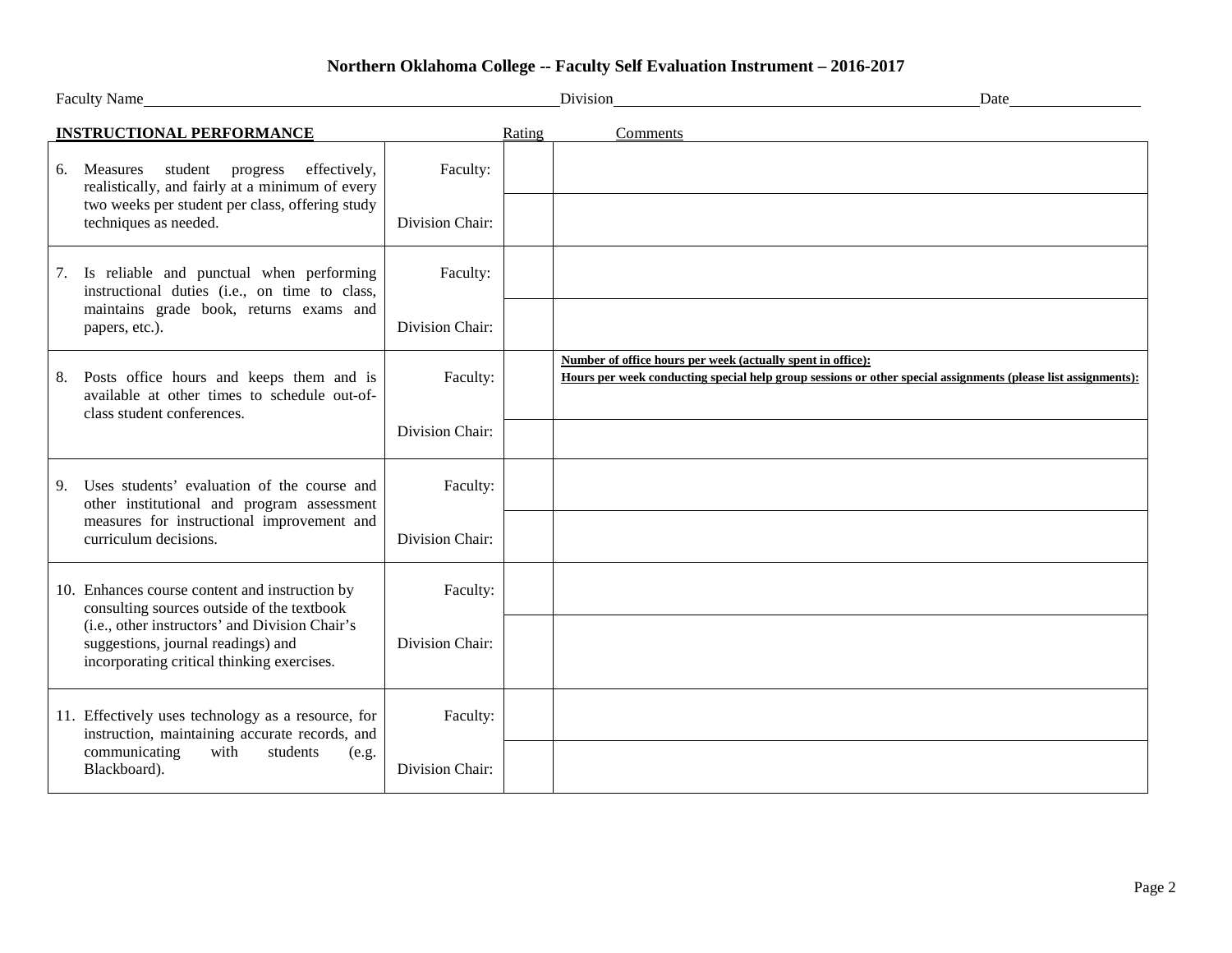### **Northern Oklahoma College -- Faculty Self Evaluation Instrument – 2016-2017**

|                                  |                                                                                                      | Division        |          | Date |  |
|----------------------------------|------------------------------------------------------------------------------------------------------|-----------------|----------|------|--|
| <b>INSTRUCTIONAL PERFORMANCE</b> |                                                                                                      | Rating          | Comments |      |  |
| 12.                              | Accepts criticism and suggestions in a<br>professional manner.                                       | Faculty:        |          |      |  |
|                                  |                                                                                                      | Division Chair: |          |      |  |
| 13.                              | Pursues instructional excellence through<br>professional development activities and<br>enrichment.** | Faculty:        |          |      |  |
|                                  |                                                                                                      | Division Chair: |          |      |  |

#### **INSTRUCTIONAL PERFORMANCE SUMMARY**

\*\*Please list organizational memberships, leadership positions or personal activities within those professional organizations, and other professional development activities completed this academic year (i.e. courses completed, seminars attended, publications, etc.)

**Additional Strengths:**

**Additional Areas for Improvement/Enhancement:**